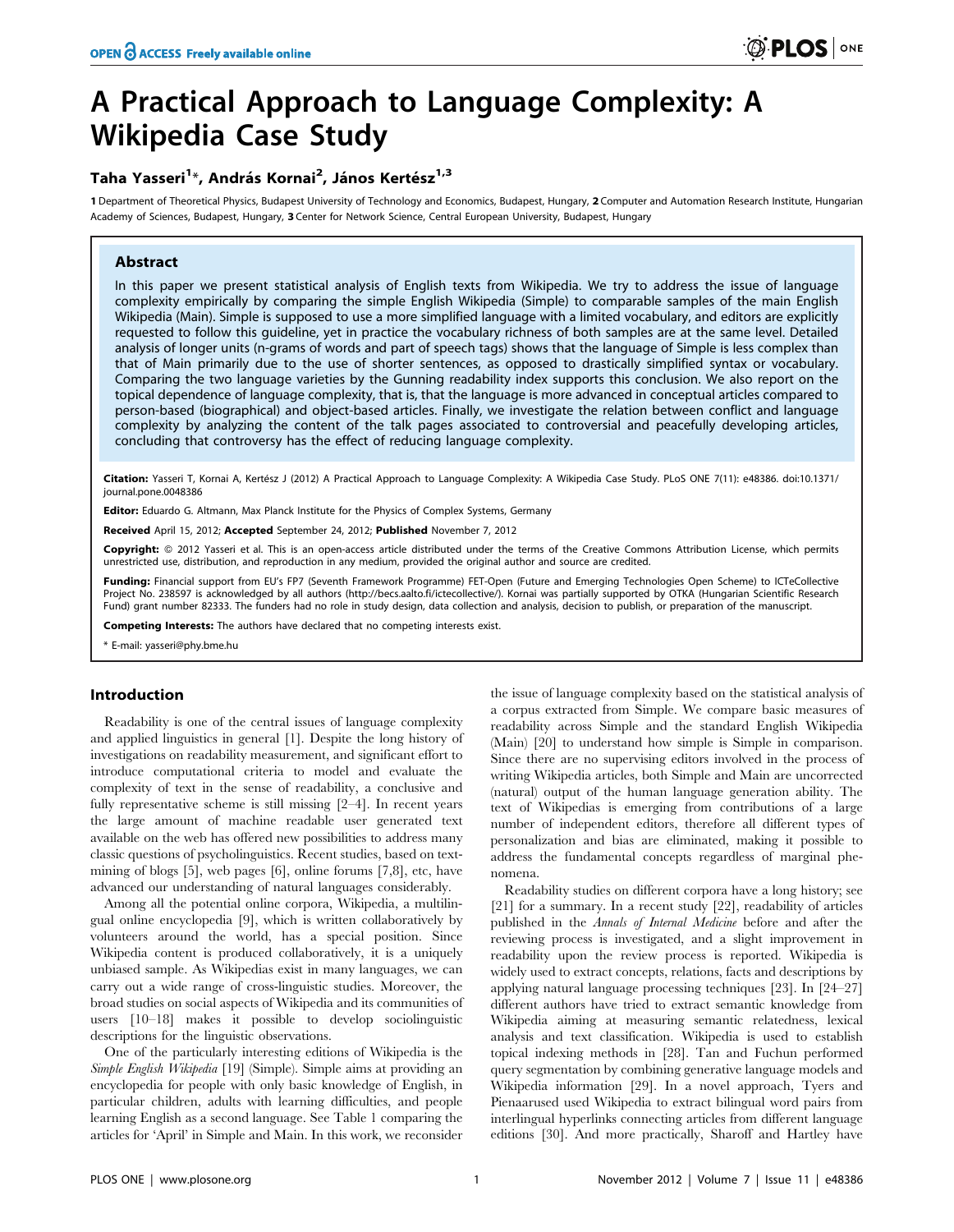Table 1. The articles on April in Main English and Simple English Wikipedias.

| l Main                                                                                                                                                                                                                                                                          | Simple                                                                                                                                                                                  |
|---------------------------------------------------------------------------------------------------------------------------------------------------------------------------------------------------------------------------------------------------------------------------------|-----------------------------------------------------------------------------------------------------------------------------------------------------------------------------------------|
| April is the fourth month of the year in the Julian and Gregorian calendars, and one of<br>four months with a length of 30 days. The traditional etymology is from the Latin aperire,<br>"to open," in allusion to its being the season when trees and flowers begin to "open". | April is the fourth month of the year. It has 30 days. The name April comes<br>from that Latin word aperire which means "to open". This probably refers<br>to growing plants in spring. |

doi:10.1371/journal.pone.0048386.t001

been seeking for ''suitable texts for language learners'', developing a new complexity measure, based on both lexical and grammatical features [31]. Comparisons between Simple and Main for the selected set of articles show that in most cases Simple has less complexity, but there exist exceptional articles, which are more readable in Main than in Simple. In a complementary study [32], Simple is examined by measuring the Flesch reading score [33]. They found that Simple is not simple enough compared to other English texts, but there is a positive trend for the whole Wikipedia to become more readable as time goes by, and that the tagging of those articles that need more simplifications by editors is crucial for this achievement. In a new class of applications [34–36], Simple is used to establish automated text simplification algorithms.

#### Methods

We built our own corpora from the dumps [37] of Simple and Main Wikipedias released at the end of 2010 using the WikiExtractor developed at the University of Pisa Multimedia Lab (see Text S2 for the availability of this and other software packages and corpora used in this work). The Simple corpus covers the whole text of Simple Wikipedia articles (no talk pages, categories and templates). For the Main English Wikipedia, first we made a big single text including all articles, and then created a corpus comparable to Simple by randomly selecting texts having the same sizes as the Simple articles. In both samples HTML entities were converted to characters, MediaWiki tags and commands were discarded, but the anchor texts were kept.

Simple uses significantly shorter words (4.68 characters/word) than Main (5.01 characters/word). We can define 'same size' by equal number of characters (see Condition CB in Table 2), or by equal number of words (Condition WB). Since sentence lengths are also quite different (Simple has 17.0 words/sentence on average, Main has 25.2), the standard practice of computational linguistics of counting punctuation marks as full word tokens may also be seen as problematic. Therefore, we created two further conditions, CN (character-balanced but no punctuation) and WN (word-balanced no punctuation). In both conditions, we used the standard (Koehn, see Text S2) tokenizer to find the words, but in the N conditions we removed the punctuation chars,.?();"!:. Another potential issue concerns stemming, whether we consider the tokens amazing, amazed, amazes as belonging to the same or different types. To see whether this makes any difference, we also created conditions CBP, WBP, CNP, and WNP by stemming both Simple and Main using the standard Porter stemmer [38]. Table 2 compares for Simple and Main a classic measure of vocabulary richness, Herdan's C, defined as log(#types)/log(#tokens), under these conditions.

For word and part of speech (POS) n-gram statistics not all these conditions make sense, since automatic POS taggers crucially rely on information in the affixes that would be destroyed by stemming, and for the automatic detection of sentence boundaries punctuation is required [39]. We therefore used word-balanced samples with punctuation kept in place

(condition WB) but distinguished different conditions of POS tagging for the following reason. Wikipedia, and encyclopedias in general, use an extraordinary amount of proper names (three times as much as ordinary English as measured e.g. on the Brown Corpus), many of which are multiword named entities. An ordinary POS tagger may not recognize that Long Island is a single named entity and could tag it as JJ NN (adjective noun) rather than as NNP NNP (proper name phrase). Therefore, we supplemented the original POS tagging (Condition O) by a named entity recognition (NER) system and rerun the POS tagging in light of the NER output (Condition N). If adjacent NNP-tagged elements are counted as a single NE phrase, we obtain the SO (shortened original) and SN (shortened NER-based) versions. Since neither word-based nor POS-based n-grams are very meaningful if they span sentence boundaries, we also created 'postprocessed' versions, where for odd n those n-grams where the boundary was in the middle were omitted, and the words/tags falling on the shorter side were uniformly replaced by the boundary marker both for odd and even n.

To measure text readability, we limited ourselves to the "Gunning fog index"  $F$ , [40,41] which is one of the simplest and most reliable among all different recent and classic measures (see [42–44]).  $F$  is calculated as

$$
F = 0.4 \left( \frac{\text{\#words}}{\text{\#sentences}} + 100 \frac{\text{\#complex words}}{\text{\#words}} \right)
$$

where words are considered complex if they have three or more syllables. A simple interpretation of  $F$  is the number of years of formal education needed to understand the text.

Table 2. Vocabulary richness in Main and Simple.

| Cond       | SR     | $\mathsf{C}_M$ | $\mathsf{C}_{\mathsf{S}}$ | $C_M/C_S$ |
|------------|--------|----------------|---------------------------|-----------|
| CB         | 1.0002 | 0.8226         | 0.8167                    | 1.0072    |
| <b>CN</b>  | 0.9997 | 0.7782         | 0.7739                    | 1.0055    |
| <b>WB</b>  | 1.0000 | 0.8218         | 0.8167                    | 1.0061    |
| <b>WN</b>  | 1.0000 | 0.7774         | 0.7739                    | 1.0045    |
| <b>CBP</b> | 1.0002 | 0.8061         | 0.8013                    | 1.0059    |
| <b>CNP</b> | 0.9997 | 0.7568         | 0.7542                    | 1.0034    |
| <b>WBP</b> | 1.0000 | 0.8052         | 0.8013                    | 1.0049    |
| <b>WNP</b> | 1.0000 | 0.7563         | 0.7543                    | 1.0028    |

For the definition of conditions (character- or word-balanced, with or without puctuation, with or without Porter stemming) see the Methods section. SR is size ratio (number of characters in C conditions, number of words in W conditions) for comparable Main and Simple corpora.  $C_M$  and  $C_S$  are Herdan's C for Main and Simple. As the last column shows, the vocabulary richness of comparable Simle and Main corpora differs at most by 0.72% depending on condition.

doi:10.1371/journal.pone.0048386.t002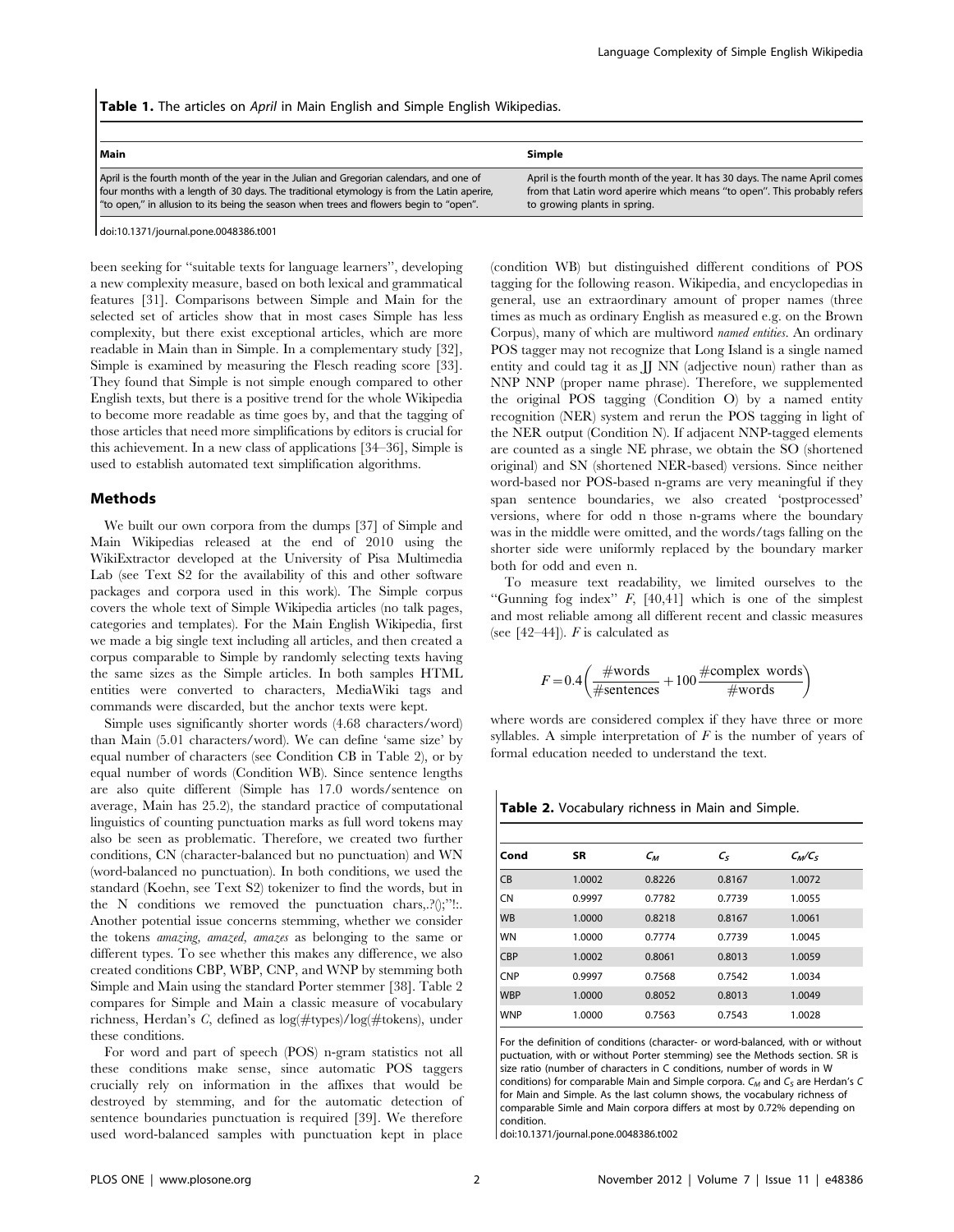| Table 3. Readability of different English corpora. |                |            |                |  |
|----------------------------------------------------|----------------|------------|----------------|--|
| Corpus                                             | F              | Corpus     | F              |  |
| <b>Dickens</b>                                     | $8.6 \pm 0.1$  | Simple     | $10.8 \pm 0.2$ |  |
| <b>SJM</b>                                         | $10.3 \pm 0.1$ | <b>BNC</b> | $12.1 \pm 0.5$ |  |
| <b>WSJ</b>                                         | $10.8 + 0.2$   | Main       | $15.8 \pm 0.4$ |  |

Gunning fog index for 6 different corpora of WSJ: Wall Street Journal<sup>\*</sup>, Charles Dickens' books, SJM: San Jose Mercury News\*, BNC: British National Corpus<sup>†</sup>, Simple, and Main. \*http://www.wsj.com \*http://www.mercurynews.com <sup>†</sup>http:// www.natcorp.ox.ac.uk.

doi:10.1371/journal.pone.0048386.t003

## Results and Discussion

We present our results in three parts. First we report on overall comparison of Main and Simple at different levels of word and ngram statistics in addition to readability analysis. Next we narrow down the analysis further to compare selected articles and categories of articles, and examine the dependence of language complexity on the text topic. Finally, we explore the relation between controversy and language complexity by considering the case of editorial wars and related discussion pages in Wikipedia.

#### Overall Comparison

Readability. In Table 3, the Gunning fog index calculated for 6 different English corpora is reported. Remarkably, the fog index of Simple is higher than that of Dickens, whose writing style is sophisticated but doesn't rely on the use of longer latinate words which are hard to avoid in an encyclopedia. The British National Corpus, which is a reasonable approximation to what we would want to think of as 'English in general' is a third of the way between Simple and Main, demonstrating the accomplishments of Simple editors, who pushed Simple half as much below average complexity as the encyclopedia genre pushes Main above it.

Word statistics. Vocabulary richness is compared for Simple and Main in Table 2 using Herdan's C, a measure that is remarkably stable across sample sizes: for example using only 95% of the word-balanced (Condition WB) samples we would obtain C values that differ from the ones reported here by less than 0.066% and 0.044%. For technical reasons we could not balance the samples perfectly (there is no sense in cutting in the middle of a line, let alone the middle of a word), but the size ratios (column SR in Table 2) were kept within 0.03%, two orders of magnitude less

discrepancy than the 5% we used above, making the error introduced by less than perfect balancing negligible.

The precise choice of condition has a significant impact on C, ranging from a low of 0.754 (character-balanced, no punctuation, Porter stemming) to a high of 0.8226 (character-balanced, punctuation included, no stemming), but practically no effect on the  $C_M/C_S$  ratio, which is between 0.28% and 0.72% for all conditions reported here. In other words, we observe the same vocabulary richness in balanced samples of Simple and Main quite independent of the specific processing and balancing steps taken. We also experimented with several other tokenizers and stemmers, as well as inclusion or exclusion of numerals or words with foreign (not ISO-8859-1) characters, but the precise choice of condition made little difference in that the discrepancy between  $C_M$  and  $C_S$ always stayed less than 1%  $(-0.27\% \text{ to } +0.72\%)$ . The only condition where a more significant difference of 3.4% could be observed was when Simple was directly paired with Main by selecting, wherever possible, the corresponding Main version of every Simple article.

As discussed in [45], one cannot reasonably expect the same result to hold for other traditional measures of vocabulary richness such as type-token ratio, since these are not independent of sample size asymptotically [46]. However, Herdan's Law (also known as Heaps' Law, [47,48]), which states that the number of different types V scales with the number of tokens  $N$  as  $V \sim N^C$ , is known to be asymptotically true for any distribution following Zipf's law [49], see [50–52]. In Fig. 1 (left and middle panels) our study of both laws in Condition WB, are illustrated.

Since all these results demonstrate the similarity of the Simple and Main samples in the sense of unigram vocabulary richness, a conclusion that is quite contrary to the Simple Wikipedia stylistic guidelines [53], we performed some additional tests. First, we selected 300 words randomly and compared the number of their appearance in both samples (right panel of Fig. 1). Next, we considered the word entropy of Simple and Main, obtaining 10.2 and 10.6 bits respectively. Again, the exact numbers depend on the details of preprocessing, but the difference is in the 2.9% to 3.9% range in favor of Main in every condition, while the dependence on condition is in the 1.8% to 2.8% range. Though 0.4 bits are above the noise level, the numbers should be compared to the word entropy of mixed text, 9.8 bits, as measured on the Brown Corpus, and of spoken conversation, 7.8 bits, as measured on the Switchboard Corpus. When a switch in genre can bring over 30% decrease in word entropy, a 3% difference pales in comparison. Altogether, both Simple and Main are close in word entropy to high quality newspaper prose such as the Wall



Figure 1. Word-level statistical analysis of Main and Simple. Condition WB, as explained the Methods section. left: Zipf's law for the Main (black) and Simple (red) samples. *middle:* Heaps' law (same colors). The exponents are 0.72 $\pm$ 0.01 (Main) and 0.69 $\pm$ 0.01 (Simple). *right:* Comparing token frequencies in the two samples for 300 randomly selected words (''S'' and ''M'' stand for Simple and Main respectively), the correlation coefficient is C = 0.985. All three diagrams show that the two samples have statistically almost the same vocabulary richness. doi:10.1371/journal.pone.0048386.g001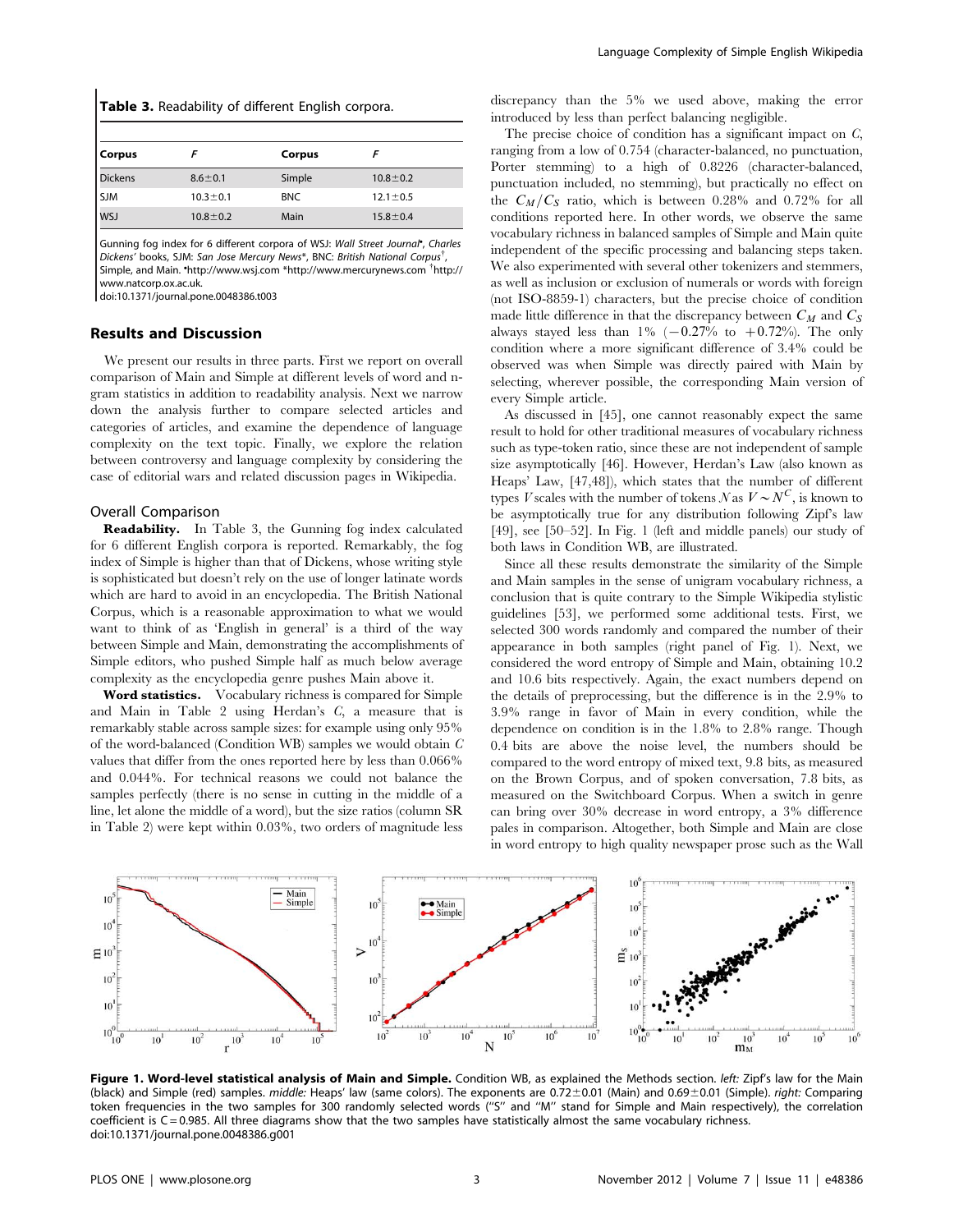Street Journal, 10.3 bits, and the San Jose Mercury News, 11.1 bits.

Word n-gram statistics. One effect not measured by the standard unigram techniques is the contribution of lexemes composed of more than one word, including idiomatic expressions like 'take somebody to task' and collocations like 'heavy drinker'. The Simple Wikipedia guidelines [53] explicitly warn against the use of idioms: 'Do not use idioms (one or more words that together mean something other than what they say) '. One could assume that Simple editors rely more on such multiword patterns, and the n-gram analysis presented here supports this. In Fig. 2 made under condition WB, the token frequencies of n-grams are shown in a Zipf-style plot as a function of their rank. Both the unigram statistics discussed in the previous section and the 2-gram statistics presented here are nearly identical for Simple and Main, but 3 grams and higher n-grams begin to show some discrepancy between them. In reality, a sample of this small size (below  $10<sup>7</sup>$ words) is too small to represent higher n-grams well, as is clear from manual inspection of the top 5-grams of Simple.

Ignoring 5-grams composed of Chinese characters (which are mapped into the same string by the tokenizer), the top four entries, with over 4200 occurrences, all come from the string. It is found in the region. In fact, by grepping on high frequency n-grams such as is a commune of we find over six thousand entries in Simple such as the following: Alairac is a commune of 1,034 people (1999). It is located in the region Languedoc-Roussillon in the Aude department in the south of France. Since most of these entries came from only a handful of editors, we can be reasonably certain that they were generated from geographic databases (gazetteers) using a simple 'American Chinese Menu' substitution tool [54], perhaps implemented as Wikipedia robots.

Since an estimated 12.3% of the articles in Simple fit these patterns, it is no surprise that they contribute somewhat to the apparent n-gram simplicity of Simple. Indeed, the entropy differential between Main and Simple, which is 0.39 bits absolute (1.7% relative) for 5-grams, decreases to 0.28 bits (1.2% relative) if these articles are removed from Simple and the Main sample is decreased to match. (By word count the robot-generated material is less than 2% of Simple, so the adjustment has little impact.) Since higher n-grams are seriously undersampled (generally,  $10<sup>9</sup>$ words 'gigaword corpora' are considered necessary for word trigrams, while our entire samples are below  $10<sup>7</sup>$  words) we cannot pursue the matter of multiword patterns further, but note that the boundary between the machine-generated and the manually written is increasingly blurred.

Consider Joyeuse is a commune in the French department of Ardèche in the region of Rhône-Alpes. It is the seat of the canton of Joyeuse, an article that clearly started its history by semi-automatic or fully automatic

generation. By now (August 2012) the article is twice as long (either by manual writing or semi-automatic import from the main English wikipedia), and its content is clearly beyond what any gazetteer would list. With high quality robotic generation, editors will simply not know, or care, whether they are working on a page that originally comes from a robot. Therefore, in what follows we consider Simple in its entirety, especially as the part of speech (POS) statistics that we now turn to are not particularly impacted by robotic generation.

Part of speech statistics. Figure 3 shows the distribution of the part of speech (POS) tags in Main and Simple for Condition O (word balanced, punctuation and possessive 's counted as separate words, as standard with the the Penn Treebank POS set [55].) It is evident from comparing the first and second columns that the encyclopedia genre is particularly heavy on Named Entities (proper nouns or phrases designating specific places, people, and organizations [56]). Since multiword entities like Long Island, Benjamin Franklin, National Academy of Sciences are quite common, we also preprocessed the data using the HunNER Named Entity Recognizer [57], and performed the part of speech tagging afterwards (condition N). When adjacent NNP words are counted as one, we obtained the SO and SN conditions. This obviously affects not just the NNP counts, but also the higher n-grams that contain NNP.

Again, the similarity of Simple and Main is quite striking: the cosine similarity measure of these distributions is between 0.989 (Condition O) and 0.991 (Condition SO), corresponding to an angle of 7.7 to 8.6 degrees. To put these numbers in perspective, note that the similarity between Main and the Brown Corpus is 0.901 (25.8 degrees), and between Main and Switchboard 0.671 (47.8 degrees). For POS n-grams, it makes sense to omit n-grams with a sentence boundary at the center. For the POS unigram models this means that we do not count the notably different sentence lengths twice, a step that would bring cosine similarity between Simple and Main to 0.992 (Condition SO) or 0.993 (Condition N), corresponding to an angle of 6.8 to 7.1 degrees. Either way, the angle between Simple and Main is remarkably acute.

While Figure 3 shows some slight stylistic variation, e.g. that Simple uses twice as many personal pronouns (he, she, it, ...) as Main, it is hard to reach any overarching generalizations about these, both because most of the differences are statistically insignificant, and because they point in different directions. One may be tempted to consider the use of pronouns to be an indicator of simpler, more direct, and more personal language, but by the same token one would have to consider the use of wh-adverbs (how however whence whenever where whereby wherever wherein whereof why  $\ldots$ ) to



Figure 2. N-gram statistical analysis of Main and Simple. Condition WB, as explained the Methods section. Number of appearances of n-grams in Main (black) and Simple (red) for  $n = 2-5$  from left to right. By increasing n, the difference between two samples becomes more significant. In Simple there are more of the frequently appearing n-grams than in Main. doi:10.1371/journal.pone.0048386.g002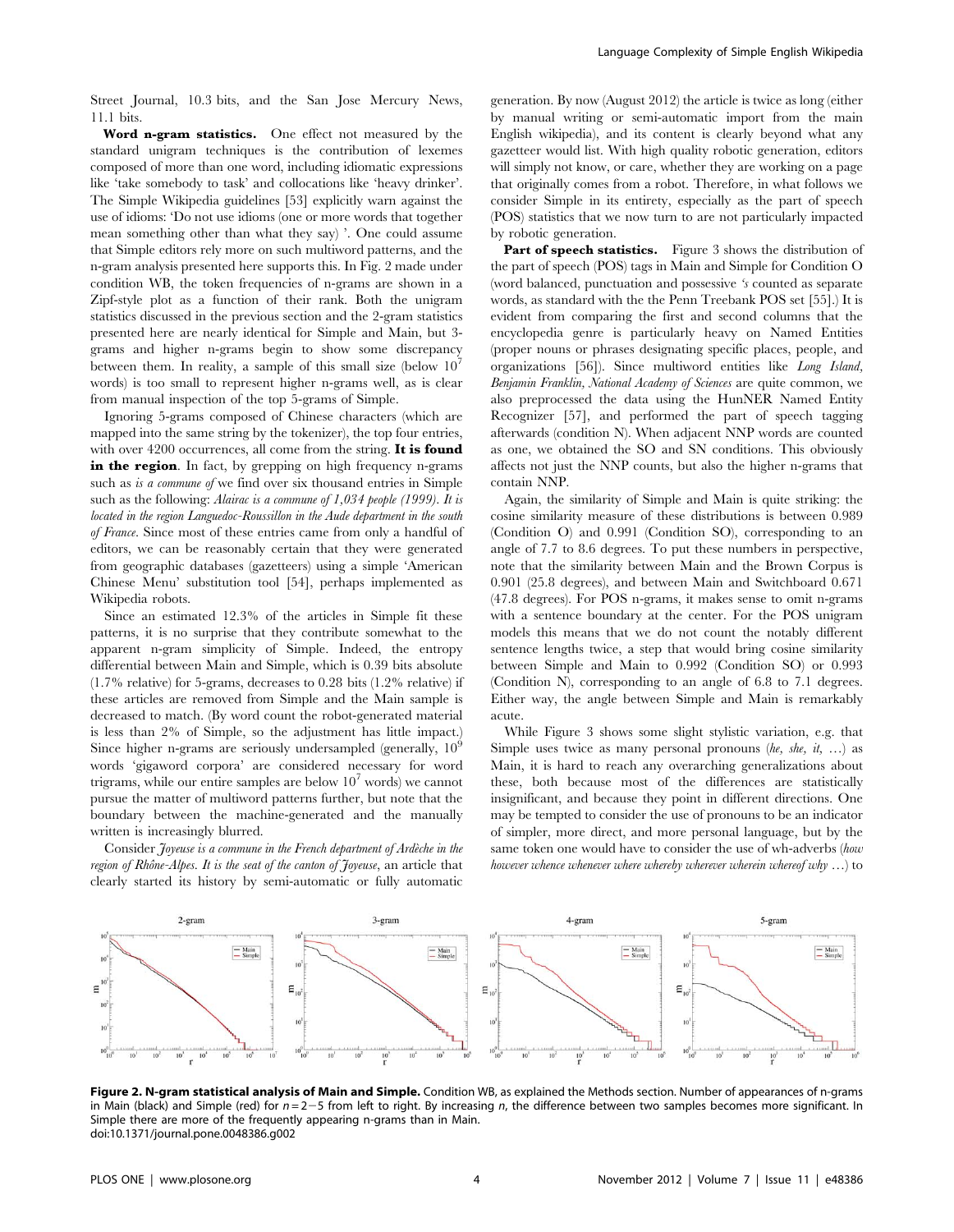



Figure 3. Part of Speech statistics of Main English and Simple English Wikipedias. Condition O, as explained the Methods section. The legends are defined as NN: Noun, singular or mass; IN: Preposition or subordinating conjunction; NNP: Proper noun, singular; DT: Determiner; JJ: Adjective; NNS: Noun, plural; VBD: Verb, past tense; CC: Coordinating conjunction; CD: Cardinal number; RB: Adverb; VBN: Verb, past participle; VBZ: Verb, 3rd person singular present; TO: to; VB: Verb, base form; VBG: Verb, gerund or present participle; PRP: Personal pronoun; VBP: Verb, non-3rd person singular present; PRP\$: Possessive pronoun; POS: Possessive ending; WDT: Wh-determiner; MD: Modal; NNPS: Proper noun, plural; WRB: Whadverb; JJR: Adjective, comparative; JJS: Adjective, superlative; WP: Wh-pronoun; RP: Particle; RBR: Adverb, comparative; EX: Existential there; SYM: Symbol; RBS: Adverb, superlative; FW: Foreign word; PDT: Predeterminer; WP\$: Possessive wh-pronoun; LS: List item marker; UH: Interjection. doi:10.1371/journal.pone.0048386.g003

be a hallmark of more sophisticated, more logical, and more impersonal style, yet it is Simple that has 50% more of these.

Figure 4 shows that the POS n-gram Zipf plots for  $n=1, \ldots, 5$ are practically indistinguishable across Simple and Main under Condition N. (We are publishing this figure as it is the worst  $$ under the other conditions, the match is even better.) In terms of cosine similarity, the same tendencies that we established for unigram data remain true for bigram or higher POS n-grams: the Switchboard data is quite far from both Simple and Main, the

Brown Corpus is closer, and the WSJ is closest. However, Simple and Main are noticeably closer to one another than either of them is to WSJ, as is evident from the Table 4, which gives the angle, in decimal degrees, between Simple and Main (column SM), Main and WSJ (column MW), and Simple and WSJ (column SW) based on POS n-grams for  $n=2,\ldots,5$ , under condition SN, with postprocessing of n-grams spanning sentence boundaries. We chose this condition because we believe it to be the least noisy, but we emphasize that the same relations are observed for all other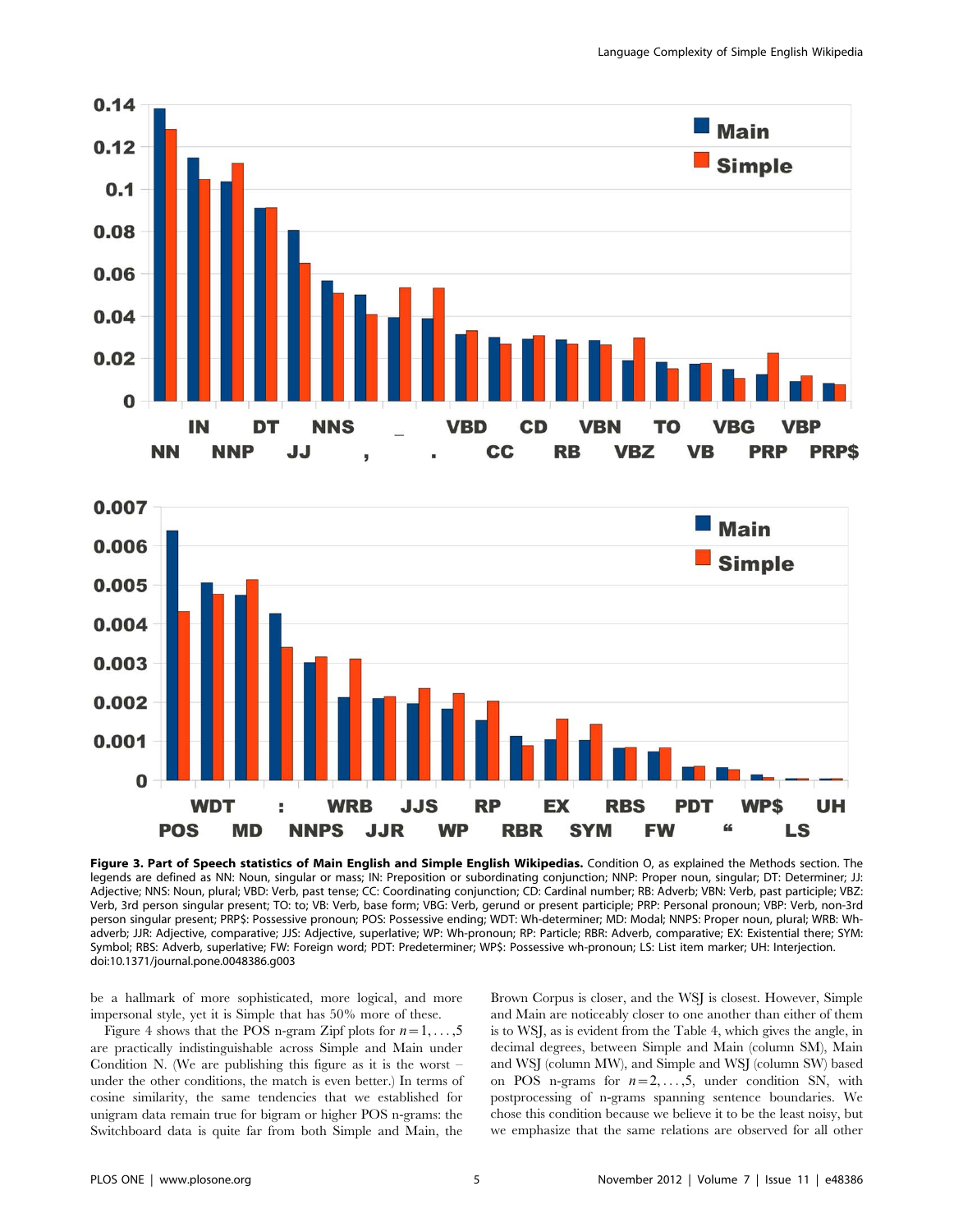

Figure 4.POS-N-gram statistical analysis of Main and Simple Number of appearances of POS n-grams in Main and Simple for  $n = 1-5$ under condition N. doi:10.1371/journal.pone.0048386.g004

conditions, with or without sentence boundary postprocessing, with or without removal of machine-generated entries from Simple, with or without readjusting the Main corpus to reflect this change (all 32 combinations were investigated). The data leave no doubt that the WSJ is closer to Main than to Simple, but the angles are large enough, especially when compared to the Simple/Main column, to discourage any attempt at explaining the syntax of Main, or Simple, based on the syntax of well-edited journalistic prose. We conclude that the simplicity of Simple, evident both from reading the material and from the Gunning Fog index discussed above, is due primarily to Main having considerably longer sentences. A secondary effect may be the use of shorter subsentences (comma-separated stretches) as well, but this remains unclear in that the number of subsentence separators (commas, colons, semicolons, parens, quotation marks) per sentence is considerably higher in Main (1.62) than in Simple (1.01), so a Main subsentence is on the average not much longer than a Simple subsentence (8.62 vs 7.96 content words/subsentence).

#### Topical Comparison

Clearly, readability of text is a very context dependent feature. The more conceptually complex a topic, the more complex linguistic structures and the less readability are expected. To examine this intuitive hypothesis, we considered different articles in different topical categories. Instead of systematically covering all

Table 4. Statistical similarity between different samples at different length of n-grams.

| l n                       | <b>SM</b> | <b>MW</b> | <b>SW</b> |
|---------------------------|-----------|-----------|-----------|
| 12                        | 13.1      | 28.3      | 33.8      |
| l3                        | 16.5      | 33.4      | 40.4      |
| $\vert$ 4                 | 20.1      | 40.8      | 49.8      |
| $\overline{\mathsf{I}}_5$ | 28.7      | 47.9      | 58.2      |

Angle, in decimal degrees, between Simple and Main (column SM), Main and WSJ (column MW), and Simple and WSJ (column SW) based on POS n-grams for  $n=2, \ldots, 5$ , under condition SN, with postprocessing of n-grams spanning sentence boundaries.

doi:10.1371/journal.pone.0048386.t004

| <b>Table 5.</b> Comparison of readability in Main and Simple |  |  |
|--------------------------------------------------------------|--|--|
| English Wikipedias.                                          |  |  |

| <b>Article</b>                         | $F_{\text{Main}}$ | $F_{Simple}$ |
|----------------------------------------|-------------------|--------------|
| Philosophy                             | 16.6              | 11.3         |
| Physics                                | 15.9              | 11.1         |
| <b>Politics</b>                        | 14.1              | 8.9          |
| You're My Heart, You're My Soul (song) | 9.6               | 5.8          |
| Real Madrid C.F.                       | 11.6              | 7.6          |
| Immanuel Kant                          | 15.7              | 10.3         |
| <b>Albert Einstein</b>                 | 13.5              | 8.9          |
| Barack Obama                           | 12.7              | 9.7          |
| Madonna (entertainer)                  | 11.2              | 8.9          |
| Lionel Messi                           | 12.8              | 7.9          |

Gunning fog index for the same example articles in Main and Simple. doi:10.1371/journal.pone.0048386.t005

possible categories of articles, here we illustrate the phenomenon on a limited number of cases, where significant differences are observed. The readability index of 10 selected articles from different topical categories is measured and reported in in Table 5.

While these results are clearly indicative of the main tendencies, for more reliable statistics we need larger samples. To this end we sampled over  $\sim 50$  articles from 10 different categories and averaged the readability index for the articles within the category. Results are shown in Table 6. The numbers make it clear that more sophisticated topics, e.g. Philosophy and Physics require more elaborate language compared to the more common topics of Politics and Sport. In addition, there is considerable difference between subjective and objective articles, in that the level of complexity is slightly higher in the former: more objective articles (e.g. biographies) are more readable.

#### Conflict and Controversy

Wikipedia pages usually evolve in a smooth, constructive manner, but sometimes severe conflicts, so called edit wars, emerge. A measure M of controversially was coined by appropriately weighting the number of mutual reverts with the number of edits of the participants of the conflict in our previous works [18,58,59].

Table 6. Readability in different topical categories.

| Category        | $F_{\text{Main}}$ | Fsimple        |
|-----------------|-------------------|----------------|
| Philosophy      | $17.2 \pm 0.6$    | $12.7 \pm 0.8$ |
| Physics         | $16.5 \pm 0.4$    | $11.3 \pm 0.7$ |
| <b>Politics</b> | $14.0 \pm 0.5$    | $11.2 \pm 0.8$ |
| Songs           | $13.3 \pm 0.6$    | $11.0 \pm 0.7$ |
| Sport clubs     | $12.2 \pm 0.7$    | $10.1 \pm 0.6$ |
| Philosophers    | $15.9 \pm 0.6$    | $11.5 \pm 0.8$ |
| Physicists      | $15.0 \pm 0.5$    | $10.0 \pm 0.7$ |
| Politicians     | $13.1 \pm 0.4$    | $10.2 \pm 0.6$ |
| <b>Singers</b>  | $13.2 \pm 0.4$    | $10.1 \pm 0.5$ |
| <b>Athletes</b> | $13.1 \pm 0.3$    | $10.1 \pm 0.6$ |

Gunning fog index for samples of articles in 10 different categories in Main and Simple.

doi:10.1371/journal.pone.0048386.t006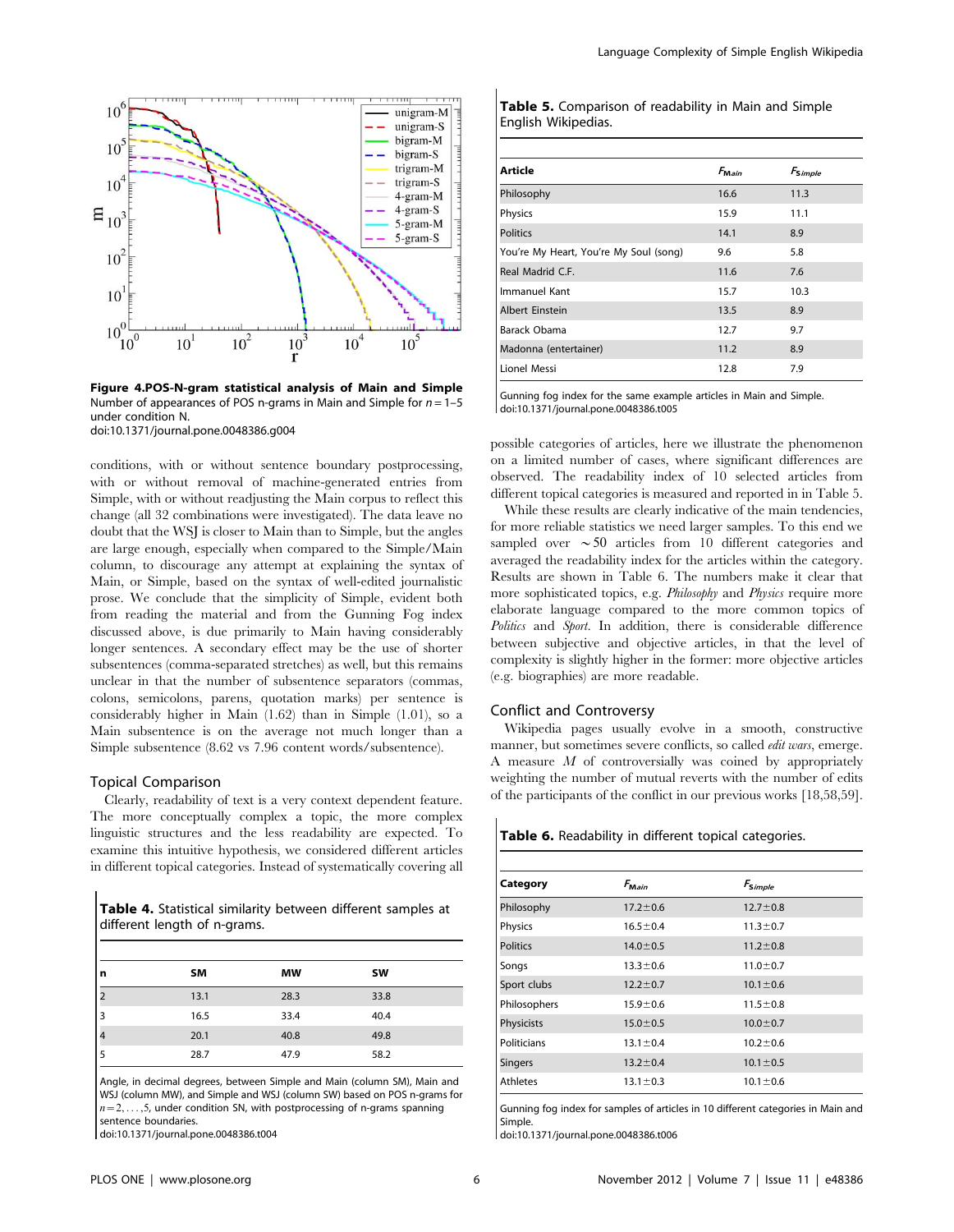|                                                   | Controversial  | Peaceful       |  |
|---------------------------------------------------|----------------|----------------|--|
| $F_{\text{Article}}$                              | $16.5 \pm 0.9$ | $11.6 \pm 0.4$ |  |
| $F_{\mathsf{T}alk}$                               | $11.7 \pm 0.6$ | $8.6 \pm 0.8$  |  |
| $\Delta F = F_{\text{Article}} - F_{\text{Talk}}$ | 4.8            | 3.0            |  |

Gunning fog index for two sample articles of highly controversial and peaceful articles and the corresponding talk pages. doi:10.1371/journal.pone.0048386.t007

(For the exact definition and more details, see Text S1.) By measuring M for articles, one could rank them according to controversiality (the intensity of editorial wars on the article).

In order to enhance the collaboration, resolve the issues, and discuss the quality of the articles, editors communicate to each other through the ''talk pages'' [60] both in controversial and in peacefully evolving articles. Depending on the controversially of the topic, the language that is used by editors for these communications can become rather offensive and destructive.

In classical cognitive sociology [61], there is a distinction between ''constructive'' and ''destructive'' conflicts. ''Destructive processes form a coherent system aimed at inflicting psychological, material or physical damage on the opponent, while constructive processes form a coherent system aimed at achieving one's goals while maintaining or enhancing relations with the opponent" [62]. There are many characteristics that distinguish these two types of interactions, such as the use of swearwords and taboo expressions, but for our purposes the most important is the lowering of language complexity in the case of destructive conflict [62].

Since we can locate destructive conflicts in Wikipedia based on measuring  $M$ , a computation that does not take linguistic factors into account, we can check independently whether linguistic complexity is indeed decreased as the destructivity of the conflict increases. To this end, we created two similarly sized samples, one composed of 20 highly controversial articles like Anarchism and Jesus, the other composed of 20 peacefully developing articles like Deer and York. The Gunning fog index was calculated both for the articles and the corresponding talk pages for both samples. Results are shown in Table 7. We see that the fog index of the conflict pages is significantly higher than those of the peaceful ones (with 99.9% confidence calculated with Welch's t-test). This is in accord with the previous conclusion about the topical origin of differences in the index (see Table 6): clearly, conflict pages are usually about rather complex issues.

In both samples there is a notable decrease in the fog index when going from the main page to the talk page, but this decrease is considerably larger for the conflict pages (4.8 vs. 3.0, separated within a confidence interval of 85%). This is just as expected from earlier observations of linguistic behavior during destructive conflict [62]. The language complexities for controversial articles and the corresponding talk pages are higher to begin with, but the amount of reduction in language complexity  $\Delta F$  is much more

#### References

- 1. Paasche-Orlow MK, Taylor HA, Brancati FL (2003) Readability standards for informed-consent forms as compared with actual readability. New England Journal of Medicine 348: 721–726.
- 2. Klare GR (1974) Assessing readability. Reading Research Quarterly 10: 62–102. 3. Kanungo T, Orr D (2009) Predicting the readability of short web summaries. In:
- Proceedings of the Second ACM International Conference on Web Search and Data Mining (WSDM '09). New York: ACM Press. 202–211.

noticeable in the presence of destructive conflicts and severe editorial wars.

## Conclusions and Future Work

In this work we exploited the unique near-parallelism that obtains between the Main and the Simple English Wikipedias to study empirically the linguistic differences triggered by a single stylistic factor, the effort of the editors to make Simple simple. We have found, quite contrary to naive expectations, and to Simple Wikipedia guidelines, that classic measures of vocabulary richness and syntactic complexity are barely affected by the simplification effort. The real impact of this effort is seen in the less frequent use of more complex words, and in the use of shorter sentences, both directly contributing to a decreased Fog index.

Simplification of the lexicon, as measured by C or word entropy, is hardly detectable, unless we directly compare the corresponding Simple and Main articles, and even there the effect is small, 3.4%. The amount of syntactic variety, as measured by POS n-gram entropy, is decreased from Main to Simple by a more detectable, but still rather small amount, 2–3%, with an estimated 20–30% of this decrease due to robotic generation of pages. Altogether, the complexity of Simple remains quite close to that of newspaper text, and very far from the easily detectable simplification seen in spoken language.

We believe our work can help future editors of the simple Wikipedia, e.g. by adding robotic complexity checkers. Further investigation of the linguistic properties of Wikipedias in general and the simple English edition in particular could provide results of great practical utility not only in natural language processing and applied linguistics, but also in foreign language education and improvement of teaching methods. The methods used here may also find an application in the study of other purportedly simpler language varieties such as creoles and child-direceted speech.

## Supporting Information

Text S1 Controversy measure. Detailed description and definition of controversy measure M. (PDF)

Text S2 Corpora and analysis tools. Detailed protocol of text-mining process and directions to the software and corpora. (PDF)

## Acknowledgments

TY thanks Katarzyna Samson for useful discussions. We thank Attila Zséder and Gábor Recski for helping us with the POS analysis. Suggestions by the anonymous PLoS ONE referees led to significant improvements in the paper, and are gratefully acknowledged here.

#### Author Contributions

Conceived and designed the experiments: TY AK JK. Performed the experiments: TY AK. Analyzed the data: TY AK. Wrote the paper: TY AK JK.

- 4. Karmakar S, Zhu Y (2010) Visualizing multiple text readability indexes. In: 2010 International Conference on Education and Management Technology (ICEMT). Washington, DC: IEEE. 133–137.
- 5. Lambiotte R, Ausloos M, Thelwall M (2007) Word statistics in blogs and rss feeds: Towards empirical universal evidence. Journal of Informetrics 1: 277–286.
- 6. Serrano M, Flammini A, Menczer F (2009) Modeling statistical properties of written text. PLoS ONE 4: e5372.